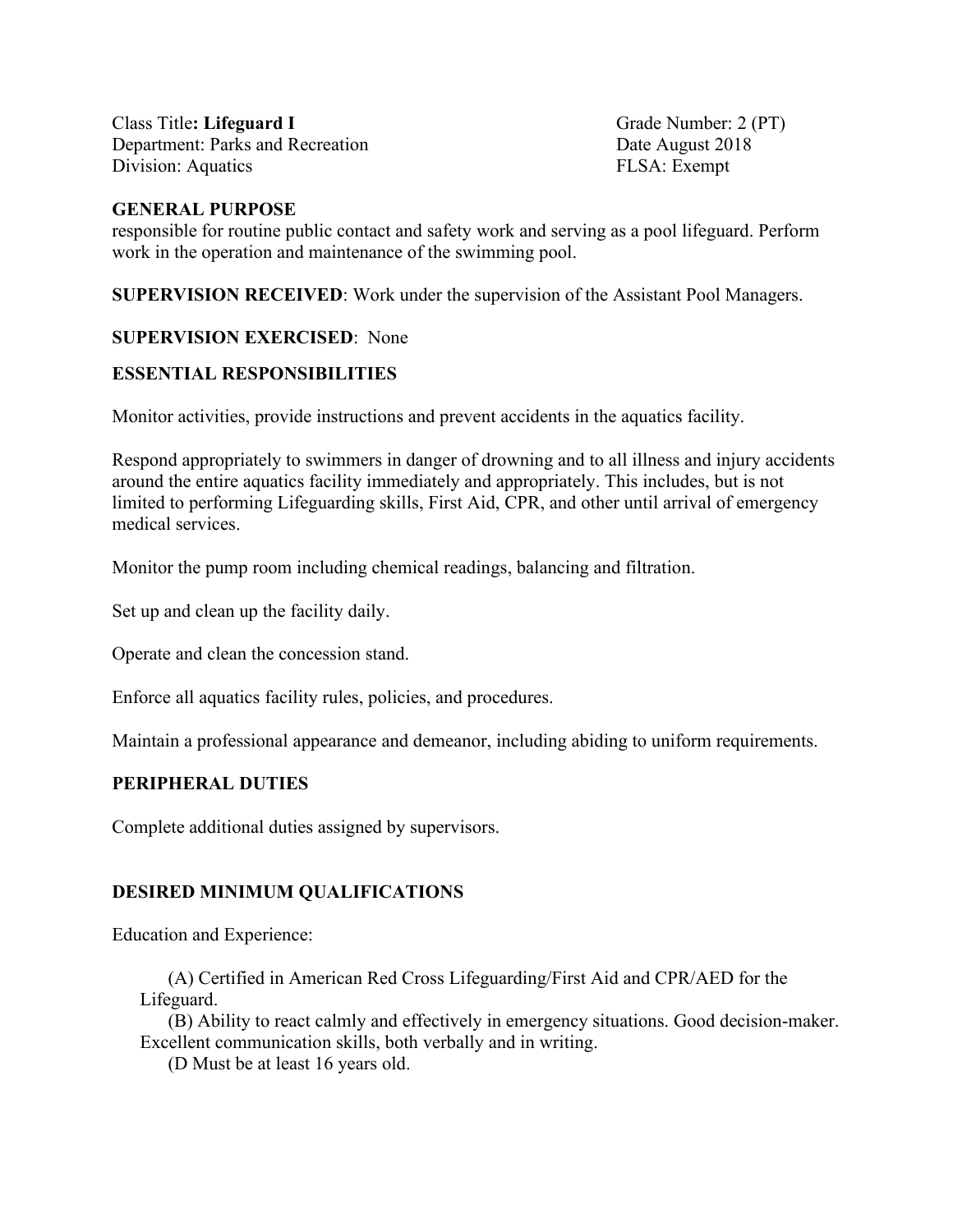### **Necessary Knowledge, Skills and Abilities:**

(A) Certified in American Red Cross Lifeguarding

# **SPECIAL REQUIREMENTS**

First Aid and CPR certification;

## **TOOLS AND EQUIPMENT USED**

Computer, Calculator, cash register, pool maintenance equipment.

# **PHYSICAL DEMANDS**

The physical demands described here are representative of those that must be met by an employee to successfully perform the essential functions of this job. Reasonable accommodations may be made to enable individuals with disabilities to perform the essential functions.

While performing the duties of this job, the employee is frequently required to walk, sit, swim, and talk or hear. The employee is occasionally required to use hands to finger, handle, feel or operate objects, tools, or controls; and reach with hands and arms. The employee is occasionally required to climb or balance; stoop, kneel, crouch, or crawl.

The employee must occasionally lift and/or move up to 50 pounds. Specific vision abilities required by this job include close vision, color vision, and the ability to adjust focus.

## **WORK ENVIRONMENT**

The work environment characteristics described here are representative of those an employee encounters while performing the essential functions of this job. Reasonable accommodations may be made to enable individuals with disabilities to perform the essential functions.

While performing the duties of this job, the employee frequently works in outside weather conditions. The employee is frequently exposed to wet and/or humid conditions, toxic or caustic chemicals.

The noise level in the work environment is usually quiet while in the office, and moderately loud when in the field.

## **SELECTION GUIDELINES**

Formal application, rating of education and experience; oral interview and reference check; job related tests may be required. Pre-employment physical and drug test required of selected applicant.